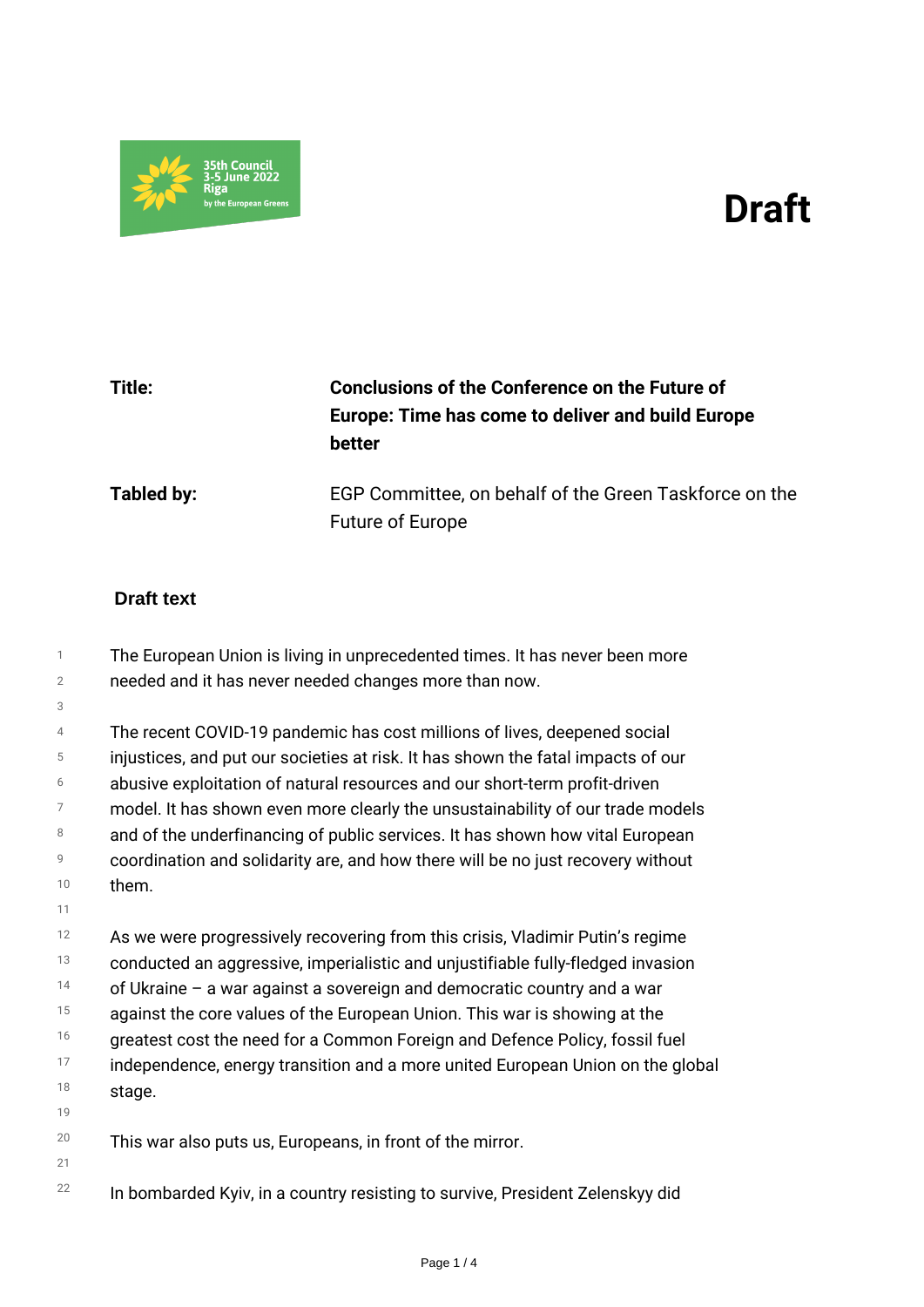| 23 | not only ask for support, but he signed the request for Ukraine to join the      |
|----|----------------------------------------------------------------------------------|
| 24 | European Union. This powerful choice, that Ukrainians have repeatedly expressed, |
| 25 | reminds us of what the European project is, how much the values on which it has  |
| 26 | been built matter, and how these need to be defended and reinforced daily.       |
| 27 |                                                                                  |
| 28 | It reminds us why it is so important that the EU becomes stronger, more          |
| 29 | efficient, more united.                                                          |
| 30 |                                                                                  |
| 31 | This will be only possible with citizens and thanks to them.                     |
| 32 |                                                                                  |
| 33 | Many times in the past, the future of Europe was decided behind closed doors and |
| 34 | citizens were only consulted at the end of the process, after intergovernmental  |
| 35 | negotiations. This approach has contributed to fuelling mistrust as well as      |
| 36 | overlooking citizens' demands and needs.                                         |
| 37 |                                                                                  |
| 38 | For us Greens, citizen participation is key in shaping the Europe we want in the |
| 39 | future. This is why we have supported the process of the Conference on the       |
| 40 | Future of Europe since day one. This is also why we fought for real citizen      |
| 41 | participation and for an inclusive process.                                      |
| 42 |                                                                                  |
| 43 | We value and welcome the work and engagement shown by citizens, organised civil  |
| 44 | society and members of parliaments throughout the duration of the Conference.    |
| 45 |                                                                                  |
| 46 | We welcome the conclusions of the Conference on the Future of Europe and the     |
| 47 | clear ambition that citizens have shown to move Europe towards a green, social   |
| 48 | and democratic future.                                                           |
| 49 |                                                                                  |
| 50 | We especially welcome those proposals that have been agreed to and that are key  |
| 51 | for a more progressive and sustainable future for our continent, such as:        |
|    |                                                                                  |
| 52 | • Reducing dependencies from oil and gas imports through energy efficiency       |
| 53 | projects, ; support of affordable public transport, high-speed rail and          |
| 54 | freight network, expansion of clean and renewable energy provision;              |
| 55 | • Democratic changes like the end of unanimity, i.e. the abolition of            |
| 56 | vetoes, the introduction of transnational lists, the strengthening of            |
| 57 | transparency in decision-making, and a broader right of access to                |
| 58 | documents, in particular in Council;                                             |
|    |                                                                                  |
|    |                                                                                  |

*<sup>59</sup> Independence from oil and gas imports by replacing them with renewable*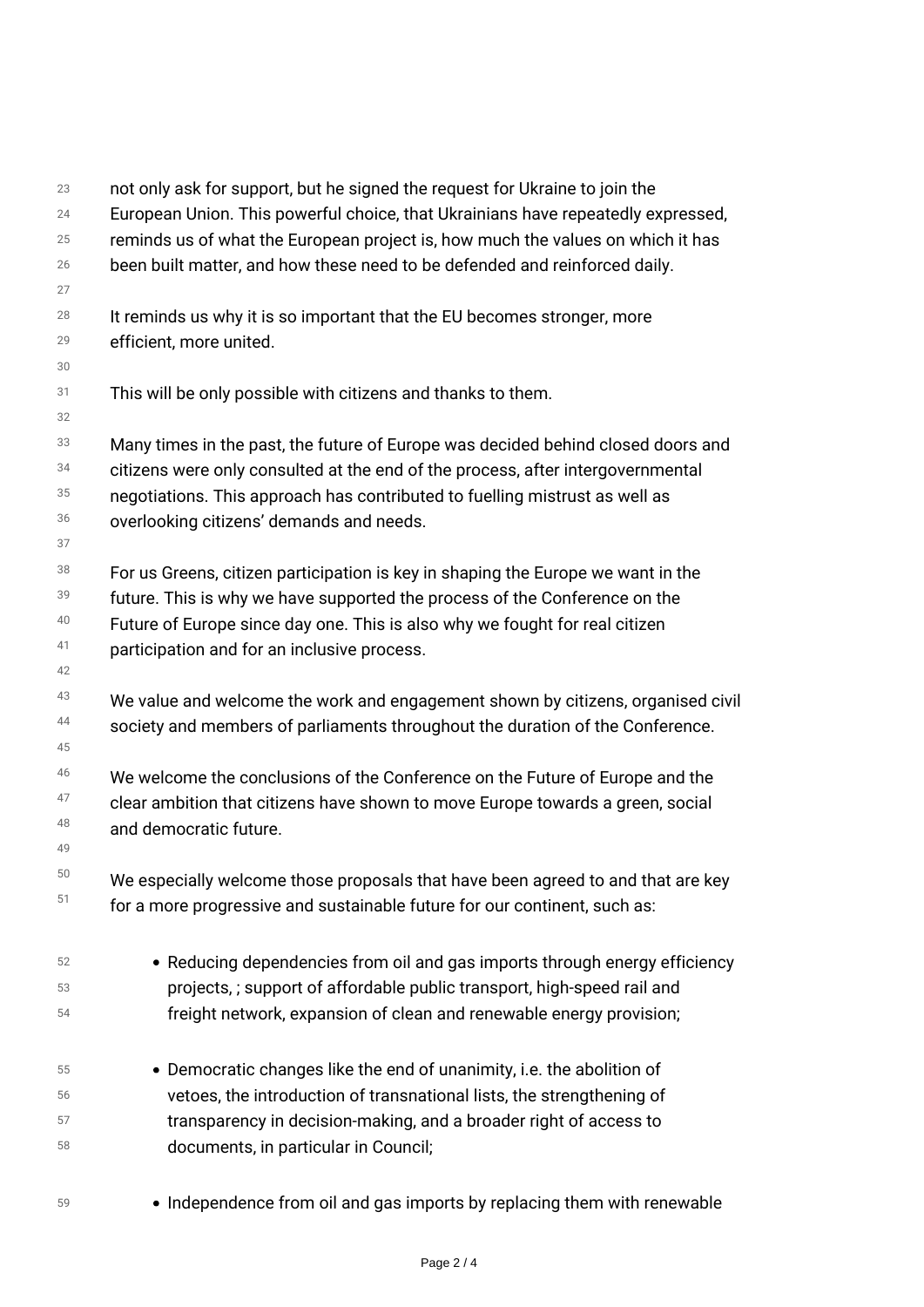| 60<br>61 | energies by Speeding up the green transition, in particular through more<br>European investments; |
|----------|---------------------------------------------------------------------------------------------------|
| 62       | • Right to affordable energy, to access to the internet, to minimum social                        |
| 63       | standards, including minimum pensions, access to social housing when                              |
| 64       | needed, better and harmonised rights at birth of children and for families                        |
| 65       | for marriage and adoption;                                                                        |
| 66       | • Ensuring that social rights take precedence in case of conflict with                            |
| 67       | economic freedoms, including via the introduction of a social progress                            |
| 68       | protocol in the Treaties;                                                                         |
| 69       | • Guaranteeing that large companies should be taxed properly, tax havens in                       |
| 70       | the EU should be abolished;                                                                       |
| 71       | • The Rule of Law should be protected more effectively, including by making                       |
| 72       | the EU Charter of Fundamental Rights universally applicable and                                   |
| 73       | enforceable;                                                                                      |
| 74       | • European Trade agreements with third countries should be in line with the                       |
| 75       | Paris Agreement and address serious human rights issues. Trade should                             |
| 76       | become a true means to an end, and no longer an end in itself.                                    |
| 77       | The Conference on the Future of Europe process has confirmed that it is both                      |
| 78       | possible and necessary to include citizens in a participatory way. It has                         |
| 79       | created innovative tools for citizens' participation and for inclusive                            |
| 80       | deliberation. It has demonstrated that building more democratic and accountable                   |
| 81       | institutions requires the introduction of new instruments for the participation                   |
| 82       | of citizens in EU decision-making.                                                                |
| 83<br>84 | As the Conference on the Future of Europe nears its end, the European Greens:                     |
| 85       | • Call on all responsible institutions, including national governments, to                        |
| 86       | deliver by following up on the clear demands posed by the Conference.                             |
| 87       | • Call on all relevant actors to approve the reform of the European                               |
| 88       | electoral law and fully implement it in time to establish a transnational                         |
| 89       | constituency and draw up transnational lists in the 2024 European                                 |
| 90       | elections.                                                                                        |